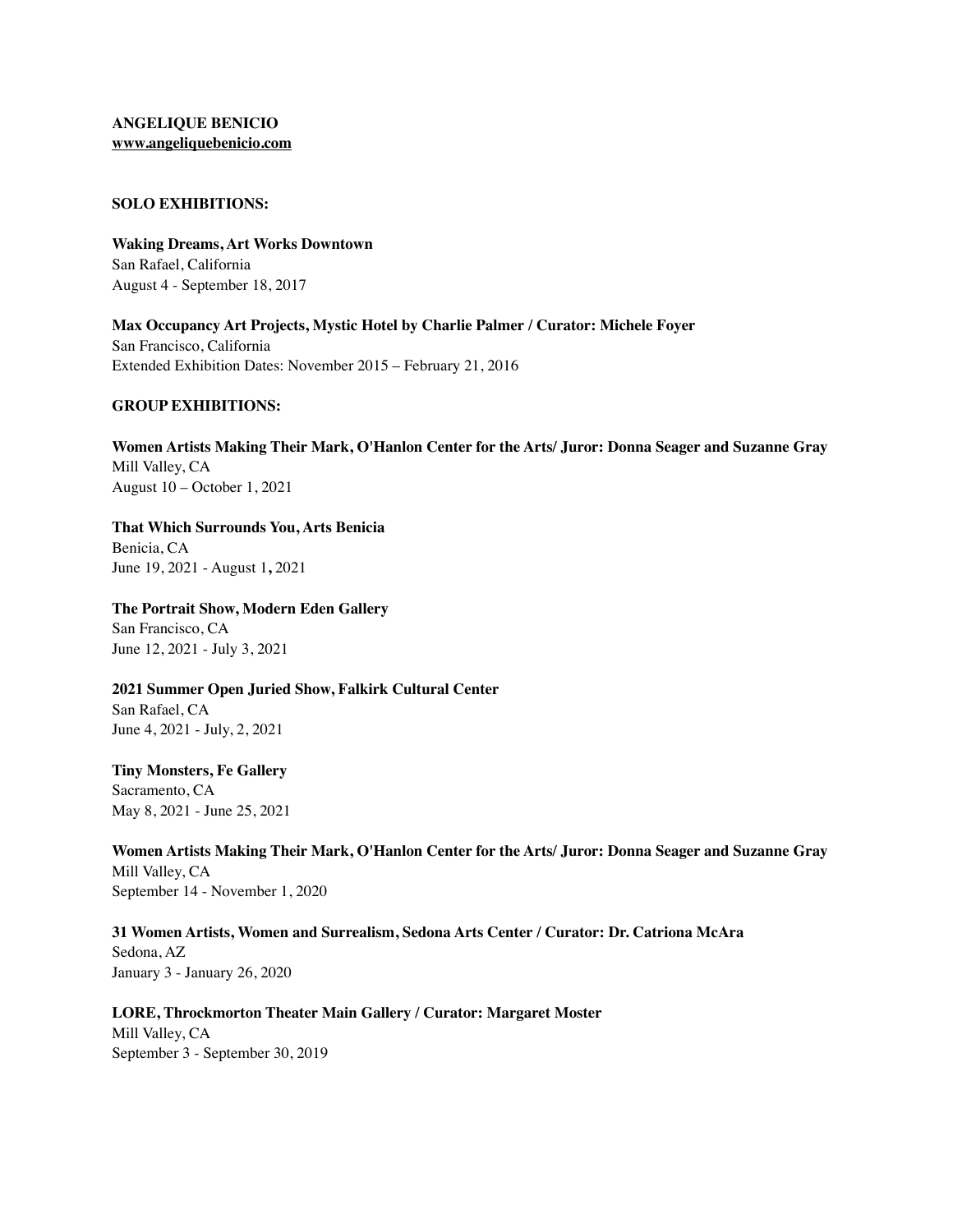# **Marin Community Foundation/ The Buck Foundation - 25th Anniversary Group Exhibition / Curator Micah LeBrun** Novato, CA

October 4, 2018 - February 1, 2019

# **Memory and Perception, Marin Museum of Contemporary Art / Curator: Alan Bamberger**

Novato, CA November 17 - December 23, 2018

# **2018 California Open, TAG Gallery / Curator: Kim Abeles**

Los Angeles, California August 8 - August 24, 2018

**After Nature, Art Works Downtown** San Rafael, CA May 11 - June 1, 2018

**Monsters, N.Y. Photo Curator: Global Photography Awards / Curator: Anne Eder** An online photo exhibition and Global Photography Awards March 1 - March 28, 2018

**4th Annual Juried Show, Piedmont Center for the Arts / Curator: Sarah Roberts** Piedmont, California January 7 - January 29, 2016

## **Order and Chaos, Arts Benicia / Curator: Cathrine Clark**

Benicia, California August 6 - September 14, 2016

# **10th National Juried Exhibition, AXIS gallery / Juror: Max Presneill**

Sacramento, California July 31 – August 23, 2015

**Prelude Opening Exhibition, The Brayer** Ventura, California July 3 – July 25, 2015

# **Artworks Northwest Juried Exhibition, Umpqua Valley Arts Association**

Roseburg, Oregon May 8 – June 28, 2015

# **Summer National Juried Exhibition, Marin Museum Of Contemporary Art / Juror: Catherine Clark**

Novato, California May 31 – July 13, 2014

**Shelter - Juried Exhibition, Artworks Downtown / Juror: Catherine Clark** San Rafael, California April 25 - June 6, 2014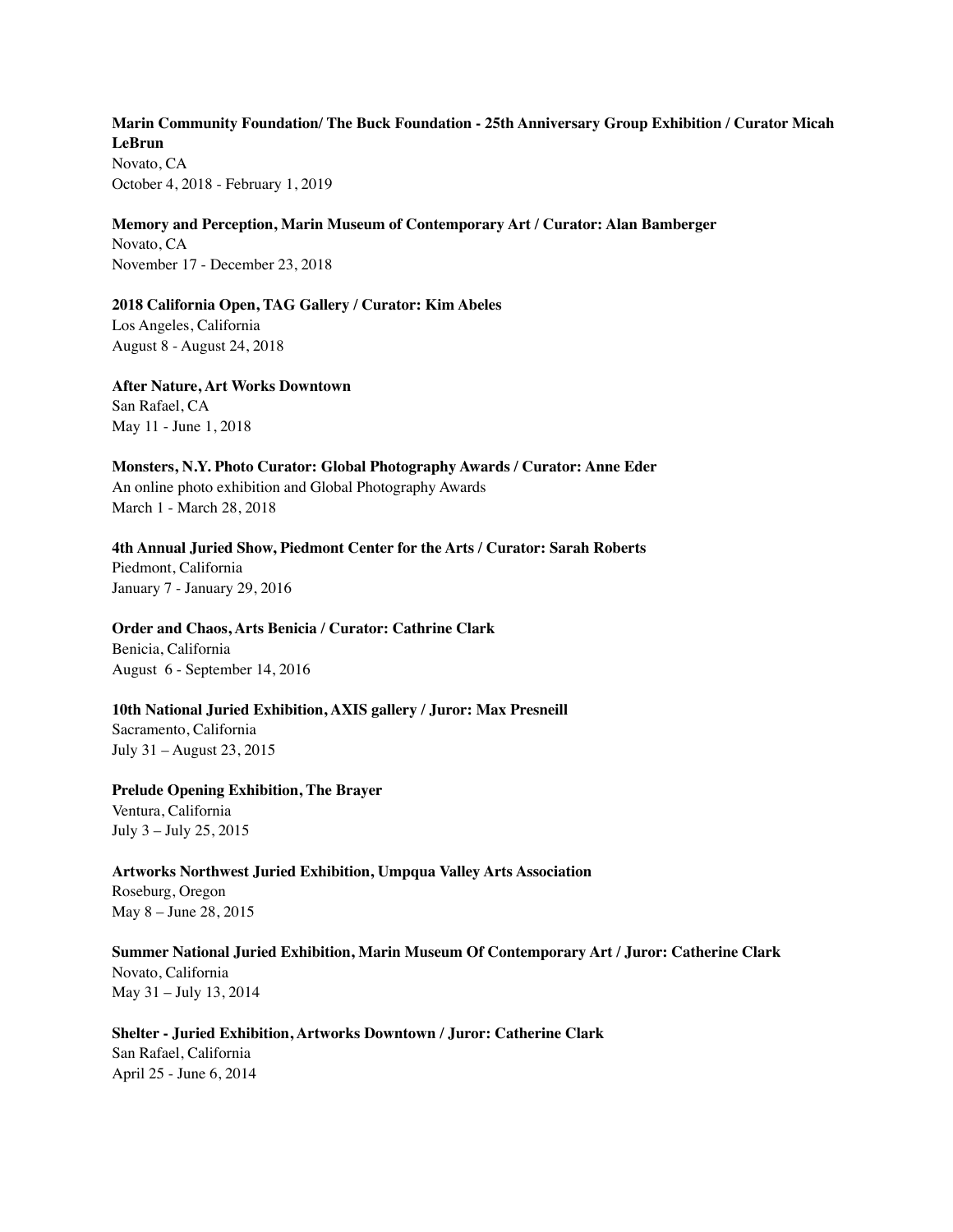#### **Fall, National Juried Exhibition, Marin Museum Of Contemporary Art / Juror: Renny Pritikin**

Novato, California August 25, 2012 – September 30, 2012

## **Mixed media Painting, Trans-Art Gallery**

Trondheim, Norway December 2001

# **Sculptural Installation, Casa Cor Annual Architectural Design Exhibition** Rio de Janeiro, Brazil September 1994

# **Sculptural installation and performance, Trails And Vistas** Donner Lake, California September 2009 - 2016 (an annual art and nature exhibition)

#### **VOLUNTEERING:**

## **Signs of Hope / The Art of Activism**

Art Works Downtown, San Rafael CA April 14-28, 2017

#### **Renegade Masquerade / Workshop and Art Photography**

Art Works Downtown, San Rafael CA December 15, 2016

# **The Orishas Among Us / Workshop and Art Photography**

Autistry Studios Scientists and Artists annual fundraising event, San Rafael CA April 12, 2015

## **Guerrilla Character Creation / Workshop and Art Photography**

Autistry Studio, San Rafael CA March 29 - April 3, 2015

## **Guerrilla Mask Making / Workshop and Art Photography**

Autistry Studio, San Rafael CA February 18 - March 4, 2014

## **Historical Haunted Tours of Truckee/ Performance**

Trails and Vistas, Truckee CA October 2013 - October 2015

## **ART AWARDS:**

First Place Award - Summer Open Juried Show at the Falkirk Cultural Center, San Rafael, CA

Second Place Award- Tiny Monsters at Fe Gallery, Sacramento, CA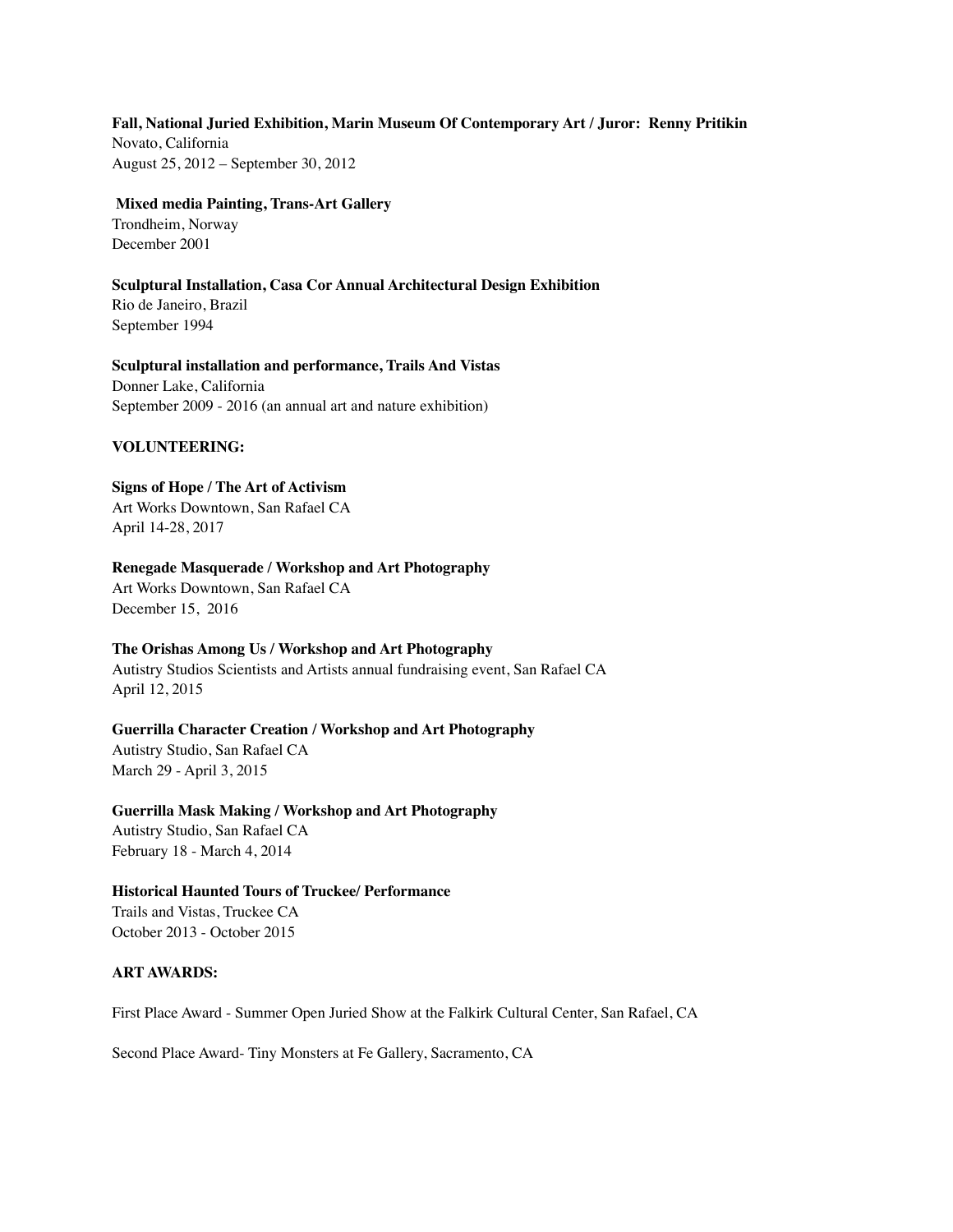First Place Award – Memory and Perception at the Marin Museum Of Contemporary Art, curated by Alan Bamberger

First Place Award – Fall, National Juried Exhibition at the Marin Museum Of Contemporary Art, curated by Renny Pritikin

Honorable Mention - N.Y. Curator, Global Photography Awards for the March 2018 juried online exhibition **Monsters** 

#### **ILLUSTRATION AWARDS:**

**2010 NAPPA Award** – Parenting Resources Category for Overall Design and Appeal, Sarah's Waterfall, Safer Society Press

**2010 Mom's Choice** – Gold Award, Sarah's Waterfall, Safer Society Press

**2009 Skipping Stones Honor Award** -Teaching and parenting resources category, Sarah's Waterfall, Safer Society Press

#### **PUBLICATION:**

• *31 Women Artists* / featured artist

Reprisal exhibition of Peggy Guggenheim's 1943 exhibition at the Sedona Arts Center

Date of publication – January 2020

 **Sedona Arts Center /** Sedona Arizona

*• Sarah's Waterfall* / illustration

A middle grade illustrated novel

Date of publication – February 2009

 **Safer Society Press /** Brandon, Vermont

*• Heidi* Children's Magazine */ I*llustration

May – August 2006

 **Cobra SARL /** Paris, France

*• OUI OUI* Children's Magazine / Illustration

January 2004

 **Cobra SARL /** Paris, France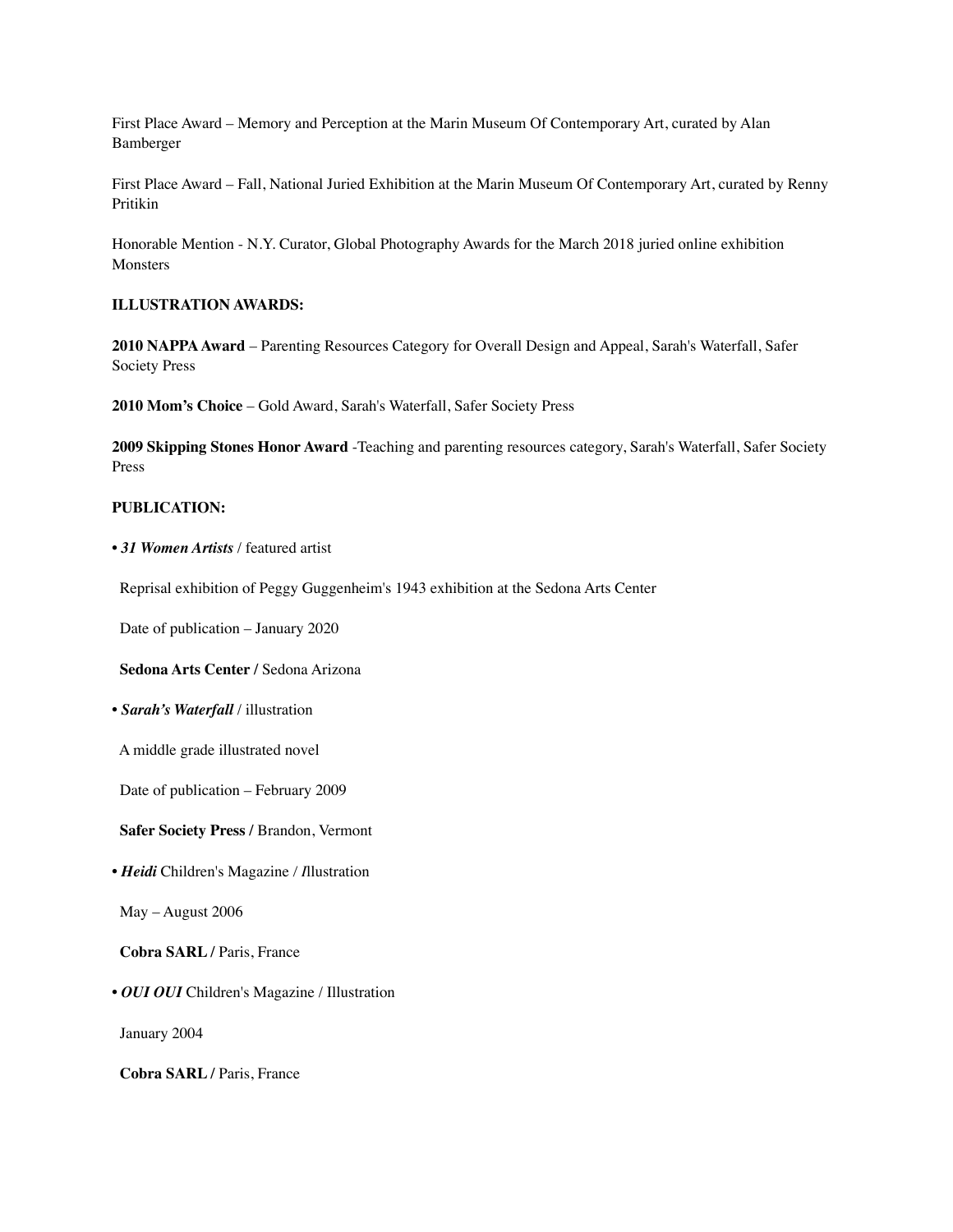*• Le Monde d'Heri Dès* Children's Magazine / Illustration

July – October 2003

 **Cobra SARL /** Paris, France

#### **ABILITIE:S**

Extensive experience in many areas of visual arts. Surface mediums include oil, acrylic, watercolor, gouache, pastel, pen and ink, Chinese lacquer and mixed medium patina effects. Sculptural mediums include bronze casting and finishing, ceramic, mold making, production casting and polyurethane sculpture. Additional skills include character development and ability to accurately produce three dimensional models of two dimensional character renderings.

#### **ADDITIONAL PROFESSIONAL ACTIVITY:**

#### **Painter, Dreamroad Studio**

February 2010- Present

Sketch artist and painter

#### **Sculptor Model Maker, Chiodo Art**

August 2010 – March 2011

Art development and sculpture

#### **Sculptress – Model Maker, Boursini Burr Gallery**

May 2009 – December 2009

Commissioned sculpture – Model making for limited edition bronze works.

#### **Co-Owner, Big Boing**

December 2003 to present

 Distribution and training - Specialty art materials used in fine mold making, casting, special effects, architectural design and construction. Clients include Les Ateliers de Louvre, Disney, Warner Films, Pathe Films, Films de Christan Fleicher, Europa Corp., Les Versailles SFX.

#### **Painting, sculpture and Chinese lacquer, Louis Cane**

January 2006 – March 2006

Assisting renowned French artist and designer in preparation for the 11eme Pavilion de Tuileries, Paris.

[http://www.louis-cane.com](http://www.louis-cane.com/)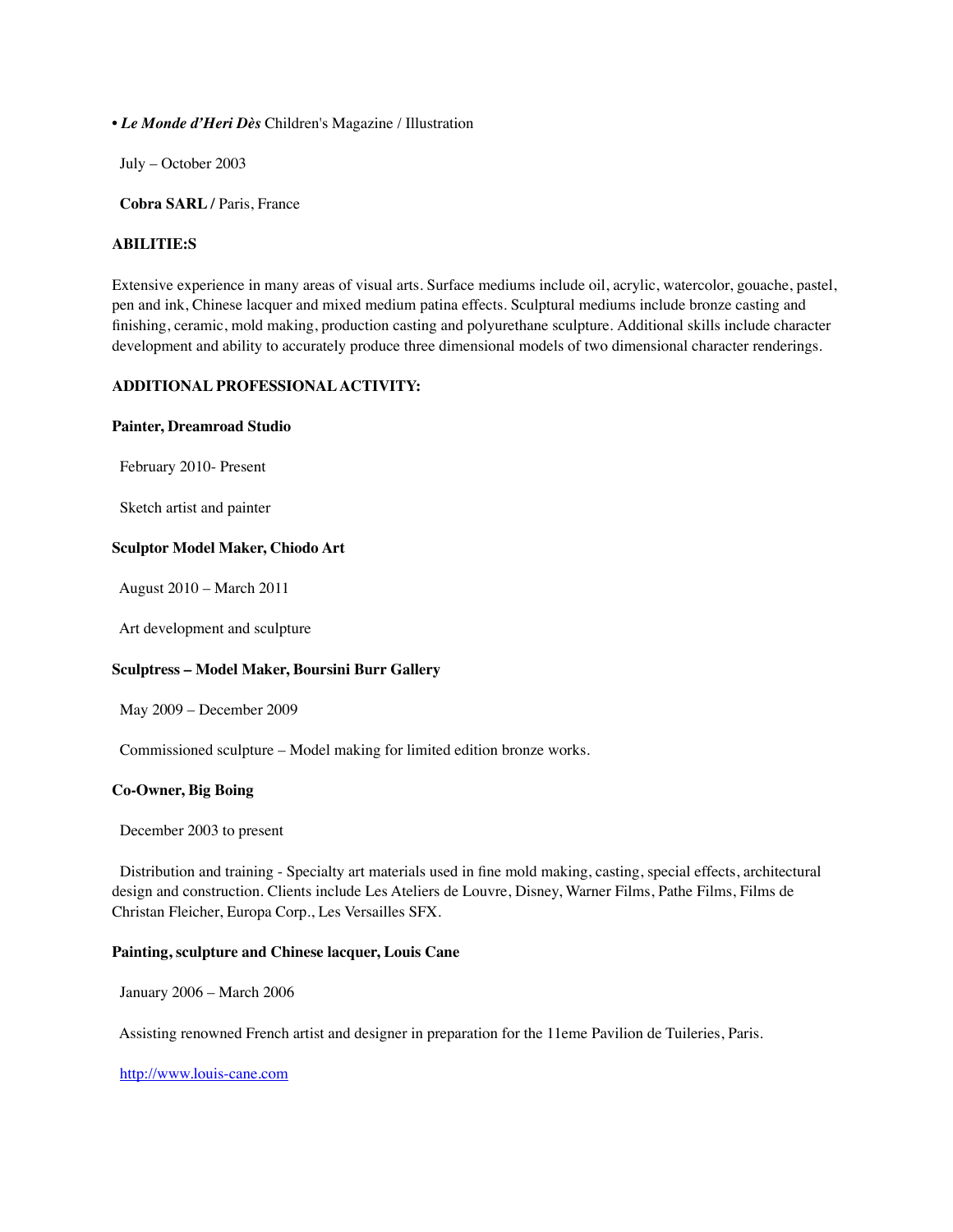#### **Character development and 3-D realization, Cobra SARL**

May 2006 – March 2007

Designs for a limited edition series of fantasy characters for the miniatures market.

#### **Production and design, Camera Ready Graphics**

March 1986 – May 2000

Clients include Pixar, American Express and SL Corporation.

#### **Owner, Benicio Company**

January 1992 – December 1997

Design and production of limited edition sculpture.

## **Free lance children's illustrator**

June 1998 – September 2003

Portal Publications, Ltd., Great American Puzzle Factory, Heavy Duty Productions Inc. and Master Pieces.

#### **Special edition designs for Walt Disney Galleries**

January 1995 – May 1995

Limited edition sculptural characters commissioned through Alexandre Company.

#### **Special effects and design for film/ Paris, France**

Sculpture, painting and special effects creations for the sequel film *Arthur and the Invisibles* under the direction of Europacorp

July2007 – August 2007

Special effects sculpture for the film *99 Francs*

November 2006

Special effects sculpture and painting for the film *Auberge Rouge* under the direction of **C.Flechner Films**

October 2006

Special effects elements for **Peninsula Films**

September 2006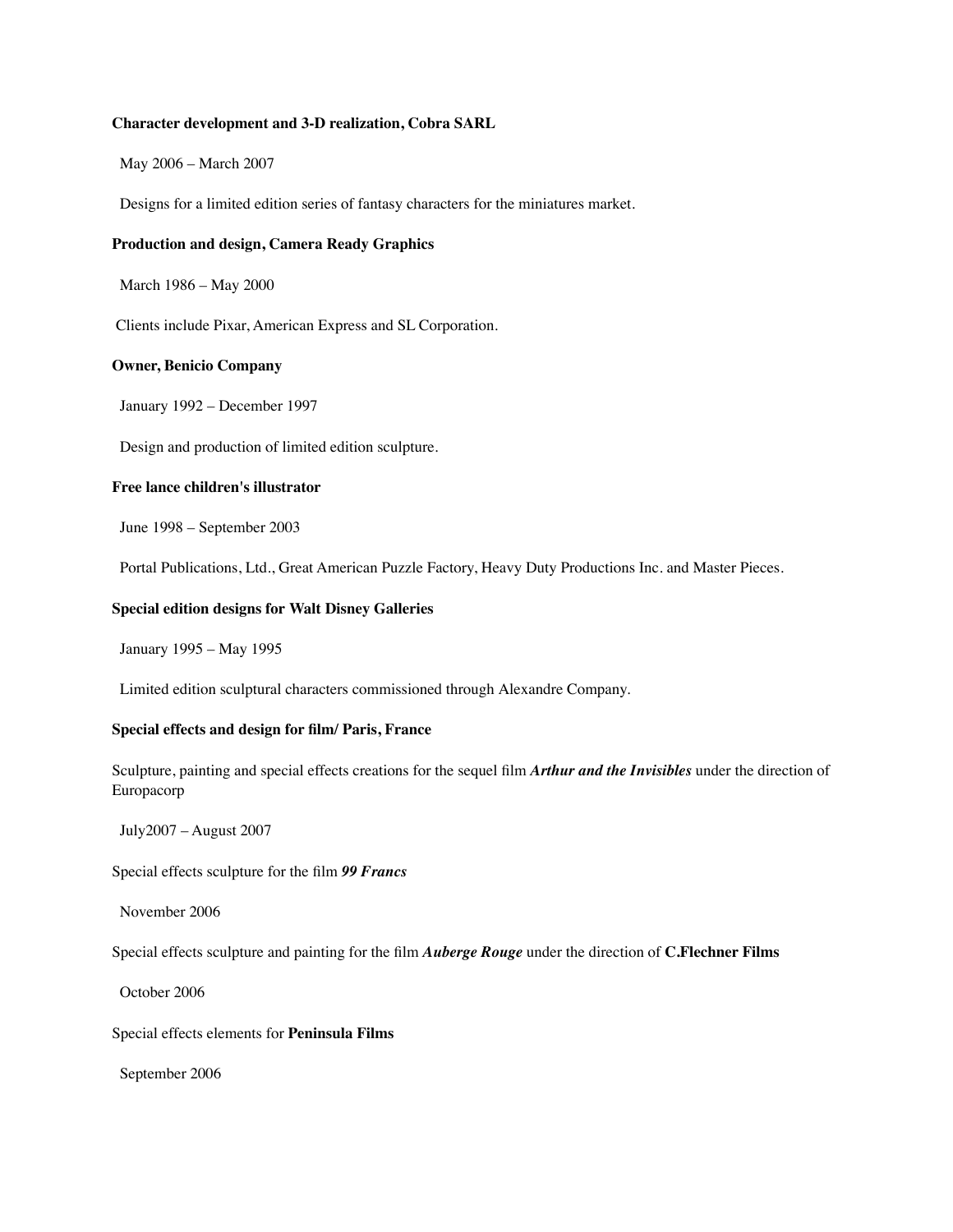Sculptural costume elements for **Euro Disney**

July 2006

Sculptural special effects for Cannes Film Festival, 2006 for the film *Arthur and the Invisibles* under the direction of **Europacorp**

May – June 2006

Sculpture and special effects creations for the film *Asterix Aux Jeux Olympiques*

April – May 2006

Decor elements for the film *David Noland*

March 2006

Special effects elements for the film *Memoir de Glace*

March 2006

Set painting for the film *Les Aristos* under direction of **Hugo Films**

August 2005

Sculpture and painting of set elements for the film *The Kosugi Tower* under the direction of **Akinori Fiore**

August 2005

Special effects elements for the film *Sheitan*

July 2005

Special effects elements for the film *Les Brigades Du Tigre* under the direction of **Les films Manuel Munz**

July 2005

Runway decor and painting for **Louis Vittton**

June – July 2005

Sculptural elements for **Lavazza** ad campaigns

June 2005

Design and realization of sculptural elements used in 2006 publicity campaign

Special effects elements for the film *L'Entente Cordiale*